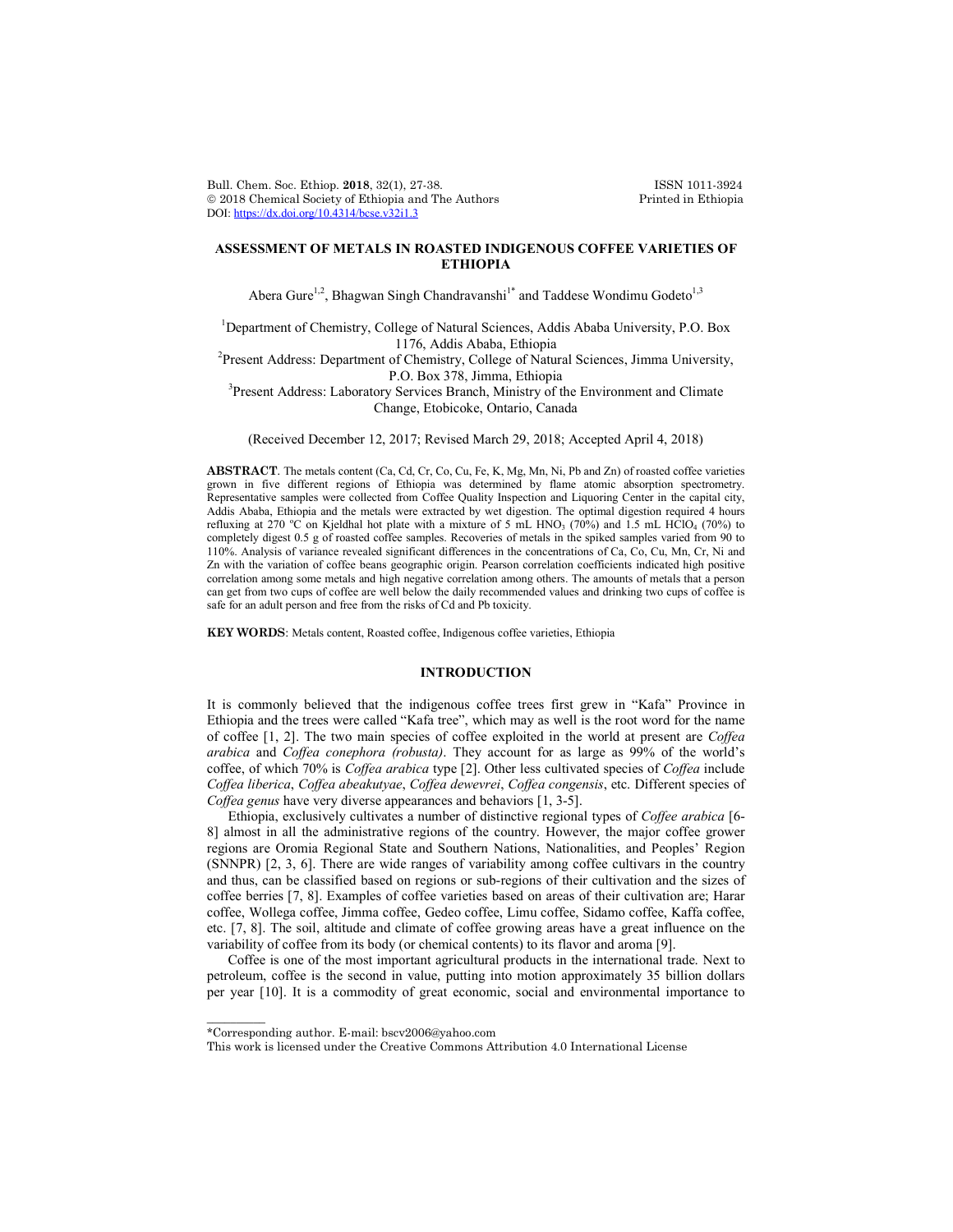coffee cultivating countries, particularly for developing countries, like Ethiopia [1, 7, 10], which generates 60% of its total export earnings [1, 7].

Coffee is the complex mixture of potential "neutriceuticals" [11]. The chemical composition of coffee varies based on species (*arabica* or *robusta*), country of origin (Ethiopia, Brazil, Kenya, etc), system of cultivation (organic or conventional) and its physical form as raw or roasted [12-14]. The most important constituents are minerals, lipids, caffeine, proteins, fats, carbohydrates and water [13, 14].

Roasting is heating process in which the green coffee beans are nearly made ready for grinding and consumption. Roasting greatly increases the chemical complexity of coffee. Green coffee contains about 250 different volatile molecular species, whereas roasted coffee gives rise to more than 800 [13]. The roasting temperature and the way the process is conducted, which may take  $5 - 25$  minutes, have a considerable effect on the quality of coffee [15, 16].

In several studies, metals content of roasted coffee samples have been analyzed for both arabica and robusta coffee types [10, 13, 17, 18]. The composition of Ba, Ca, Cu, Fe, K, Mg, Mn, Na, P, Sr and Zn have been used as chemical descriptors to differentiate between roasted arabica and robusta coffee varieties. According to the report on roasted coffee varieties in southeast Brazilian market, there is a difference in metals content among the samples of roasted coffee varieties [17]. These variations in metal compositions among samples of roasted coffee can indicate the differences in the cultivation of the coffee plants; such as the type of soil, the use of fertilizers with different chemical compositions and the ambient conditions [17].

The minerals bioaccumulations within the coffee beans vary with different trace elements, varieties and environment in which coffee grows [17, 18]. The amount of elements in plants, generally, depend on many factors; species, age, root distribution of the plant, physical and chemical nature of the soil, proportions and distributions of elements and the general climatic conditions [20-24]. Under most conditions, metallic elements that enter animals are those contained in plants eaten or used as a beverage either directly or indirectly [19, 25, 26]. Thus, the metal content of edible plants frequently controls the amount of these elements available in different animal bodies.

Some recent studies have reported the mineral contents in roasted coffee. Dos Santos *et al.* [27] have evaluated some metals in Brazilian coffees cultivated during the process of conversion from conventional to organic agriculture. Pohl *et al.* [28] have described different techniques for the determination of the elemental composition of coffee. Nędzarek *et al.* [29] have reported the concentrations of six heavy metals (Mn, Co, Ni, Cr, Ag, Pb) in coffee infusions from eleven samples, roasted and purchased in four countries: Bosnia and Herzegovina, Brazil, Lebanon and Poland. Cuong *et al.* [15] have studied the effect of roasting conditions on concentration of nine elements (K, Mg, Ca, Na, Fe, Cu, Mn, Zn and Pb) of Vietnam robusta coffee.

From the Ethiopian perspective, Ashu and Chandravanshi [30] have reported the concentration of metals (K, Mg, Ca, Na, Mn, Fe, Cu, Zn, Co, Pb, Cd) in three brands of commercially available Ethiopian roasted coffee powders and their infusions. Gebretsadik *et al.* [16] have reported the levels of nine metals (K, Mg, Ca, Na, Mn, Cu, Zn, Cd and Pb) in roasted coffee beans of Yirgacheffe and Sidama, Ethiopia. Mehari *et al.* [31] have characterized the cultivation region of Ethiopian coffee by elemental analysis. These reports clearly indicate that there is limited information on the mineral contents of roasted coffee cultivated in wider areas of Ethiopia.

Therefore the objectives of this study were (i) to determine selected essential nutrients (K, Ca, Mg, Fe, Zn, Mn, Cu, Co, Cr) and toxic metals (Pb, Ni, Cd) in the roasted indigenous coffee varieties from five different regions of Ethiopia using flame atomic absorption spectrometer (FAAS); (ii) to compare the levels of metals in some *Coffea arabica* varieties cultivated in five different parts of the country; (iii) to compare the level of metals in Ethiopian coffee varieties with the level of metals in the roasted coffee from other countries and (iv) to compare against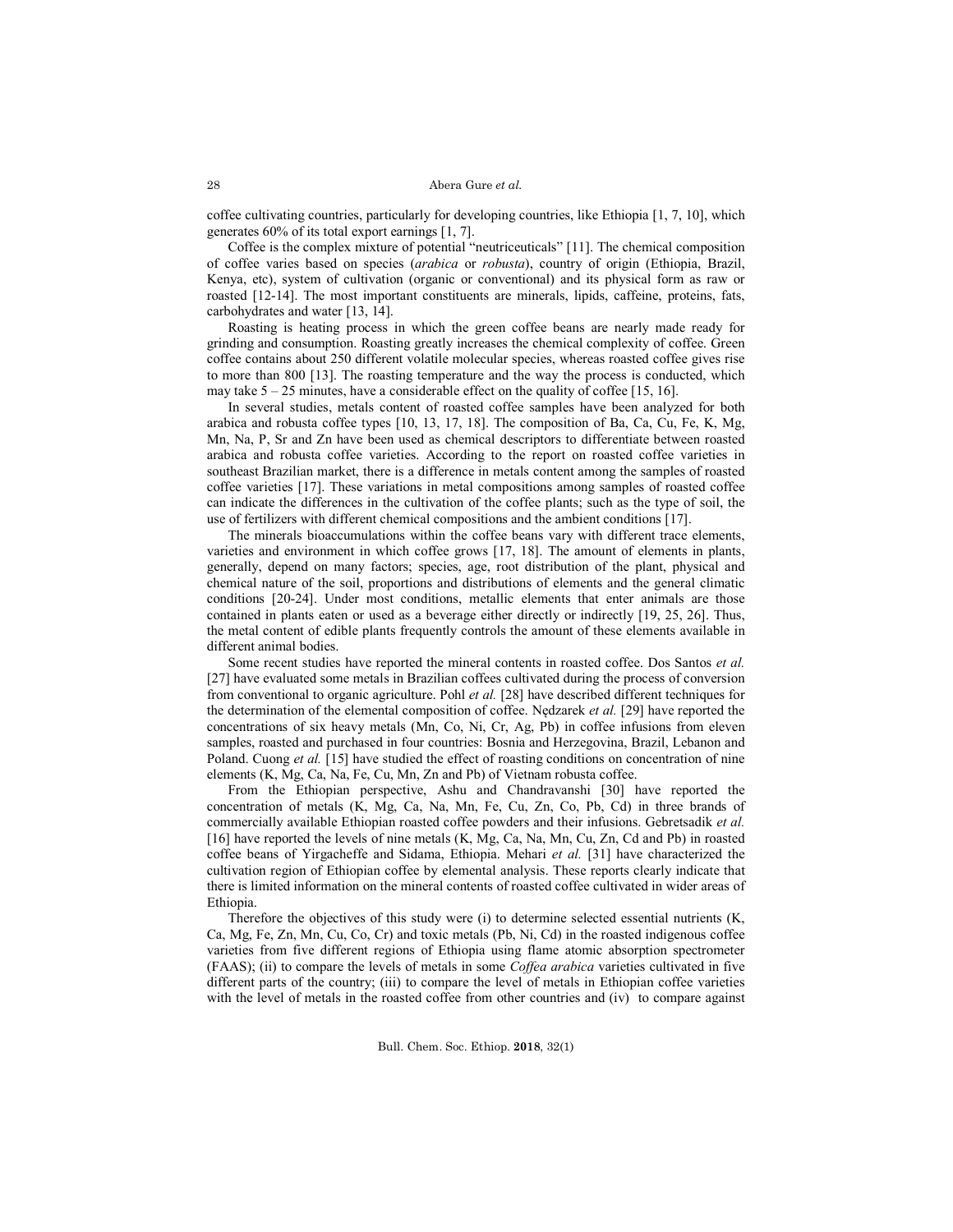health regulatory limits of the metals in coffee to provide guideline information on the implication of the consumption of these coffee products.

#### **EXPERIMENTAL**

### *Instruments and apparatus*

Coffee Roasting Machine, PROBAT-WERKE BRZ-4 (Von Gimborn Machinenfabrik GmbH, 1997, Germany); a blending device (Moulinex, France) was used for grinding and homogenizing of roasted coffee samples; quick-fit round bottom flasks (150 mL) fitted with reflux condenser were used in Kjeldahl apparatus hot plate to digest the powdered roasted coffee samples. Buck Scientific Model 210VGP (East Norwalk, USA) and SPECTRAA 20 PLUS (Australia) Flame Atomic Absorption Spectrometer equipped with deuterium ark background correctors were used for analysis of the analyte metals (K, Ca, Fe, Zn, Cu, Co, Cr, and Cd) and (Mg, Mn, Ni and Pb), respectively.

## *Chemicals, reagents and standard solutions*

Chemicals and reagents that were used in the analysis were all analytical grades:  $70\%$  HNO<sub>3</sub>, (SpectrosoL, BDH, England) and  $70\%$  HClO<sub>4</sub> (Analar<sup>®,</sup> BDH, England) were used for digestion of coffee samples. Lanthanum nitrate hydrate (99.9%, Sigma Aldrich, Muwaukee, USA) was used for overcoming the loss of Ca and Mg as refractory phosphates and/or sulfates in the flame. Stock standard solutions of K, Ca, Fe, Zn, Mn, Cu, Co, Cr, Ni, Pb, and Cd (1000 mg element/L, Puro-Graphic<sup>tm</sup> calibration standards, Buck Scientific prepared as nitrates for each element in  $2\%$  HNO<sub>3</sub>) and of Mg (1000 mg/L Spectrol<sup>®</sup> (BDH Chemicals Ltd, England), Mg(NO<sub>3</sub>)<sub>2</sub>, standard solution) were used for the preparation of a series of calibration standards for the determination of metals in the samples. Deionized water was used for cleaning of glassware and dilution of sample solutions.

### *Description of study area*

There are large numbers of *C. arabica* varieties that are grown in different parts of Ethiopia. Even though, the demarcation between the varieties is not clear and simple, experts or researchers classify Ethiopian coffees based upon the Farmland, Kebele, Woreda or Zones in which they grow [1, 7, 8]. Wollega coffee is cultivated in highland of west Ethiopia and is valued for its flavor and large bean size. It includes coffee varieties that are grown in three zones of the country Kelem Wollega, East Wollega and West Wollega zones. Sidamo and Bench Maji coffee varieties are grown in the south and south western high and low lands of SNNPR, respectively. Beans of these coffee varieties are medium sized and greenish in color. Harar coffee is the most common coffee type that is produced in the Eastern highlands of the country, in east and west Hararghe zones. It is one of the finest premium coffees in the world and is grown at an altitude of 2000 - 2750 meters. Kafa coffee is also grown in SNNPR of Ethiopia, which is the historical origin of coffee. The choice of these varieties and growing zones was based on different factors such as propensity to supply for export, their historical coffee growing tradition, domestic use, etc. In general, these zones are the most coffee growing regions for a long period of time. They are also the most coffee suppliers of both unwashed and washed dry coffee for domestic use and international markets [1, 32].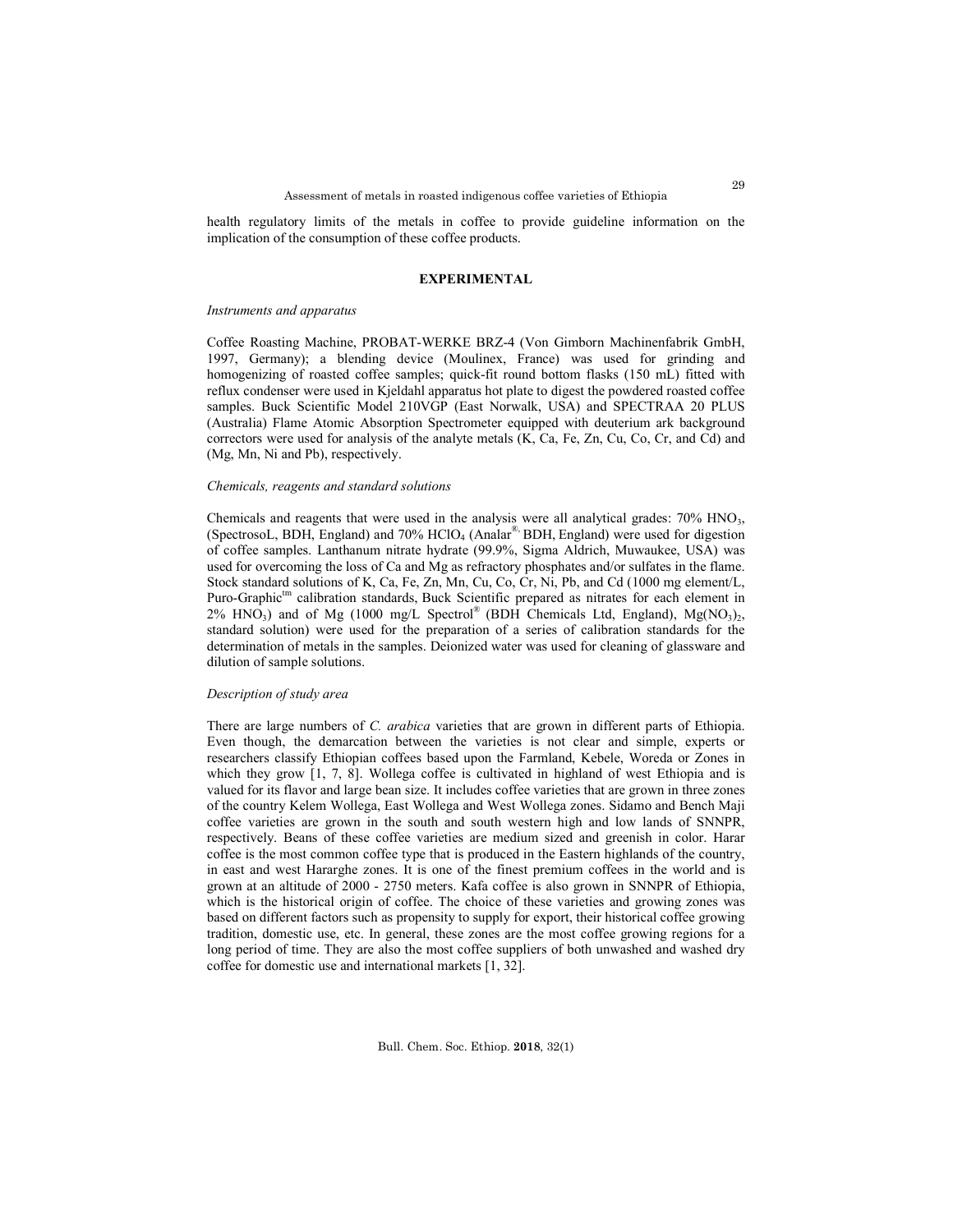#### *Sample collection*

Coffee samples were collected from the Coffee Quality Inspection and Liquoring Center, Addis Ababa, Ethiopia. The choice of site was based on availability of the different coffee varieties. A total of five green coffee varieties were collected (100 g composite sample from a multiple subsites). Names of these coffee types and altitude are given in Table 1.

Table 1. Names of coffee types, elevation, moisture content and roasting conditions.

| S. No. Coffee variety | Elevation     | Mosture | Roasting            | Roasting time |
|-----------------------|---------------|---------|---------------------|---------------|
|                       |               | (%)     | temp. $(^{\circ}C)$ | (min)         |
| Wollega coffee        | High land     | 8.6     | 180                 |               |
| Sidamo coffee         | High land     | 9.8     | 180                 |               |
| Harar coffee          | High land     | 9.1     | 175                 |               |
| Kafa coffee           | High/low land | 9.5     | 160                 |               |
| Bench Maji coffee     | Low land      | 9.9     | 195                 |               |

## *Pretreatment of coffee samples*

About 100 g of each coffee sample was roasted using coffee roasting machine at sample collection site. All the roasting process was carried out by an expert coffee roaster from Coffee Quality Inspection and Liquoring Center (Addis Ababa, Ethiopia). The roasting conditions are given in Table 1. All the roasted coffee samples were cooled to room temperature, packaged in polyethylene plastic bags, transported to the laboratory and stored until they were ground by blending device.

## *Digestion of roasted coffee samples*

The method proposed by Suseela *et al.* [33] was tested for digestion of the ground roasted coffee samples using a mixture of 70% HNO<sub>3</sub>, 70% HClO<sub>4</sub> and 30% H<sub>2</sub>O<sub>2</sub>. Different attempts were under taken in order to develop another simple alternative procedure that require shorter reflux time/digestion time as well as reduced types and volumes of the reagents. Accordingly, series of procedures involving changes of reagents volume, reagents composition and digestion temperature and digestion time were investigated and the optimal conditions were established. The results for tested modifications of the open-vessel digestion procedure are given in Table 2.

The optimum procedure used in the analysis of the roasted coffee samples was carried out as follows: A 0.5 g of powdered roasted coffee samples was added into a round bottom flask (150 mL). To this flask, 4.0 mL HNO<sub>3</sub> (70%) and 1 mL HClO<sub>4</sub> (70%) were added and the mixture digested on a micro Kjeldahl digestion flask at 270 °C for 2 h. After addition of 1.0 mL HNO<sub>3</sub>  $(70%)$  and 0.5 mL HClO<sub>4</sub> (70%), the digestion was continued for additional 2 h. The residue obtained after a 4 h digestion period was allowed to cool down for 30 min in an open air. About 40 mL of deionized water was added to dissolve the residue and to also minimize the dissolution of the filter media while filtrating. The filtrate was diluted to 50 mL with deionized water. The diluted samples were kept in the refrigerator below 4  $^{\circ}$ C until analysis by FAAS in about 2-4 weeks.

30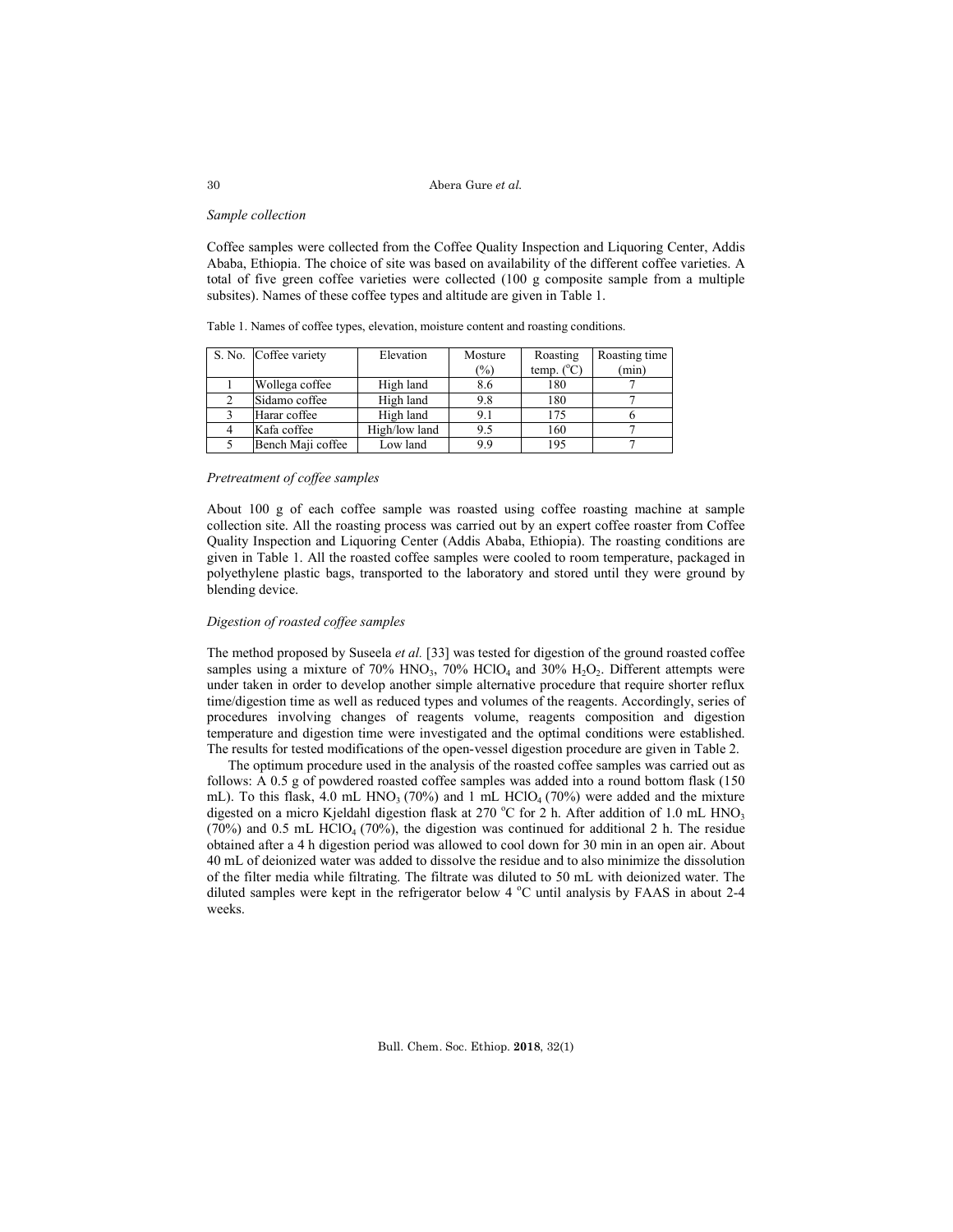Table 2. Procedures tested for digestion of roasted coffee samples.

| No.            | Sample  | Reagents added                           | Digestion           | digestion | Appearance of filtered digests       |
|----------------|---------|------------------------------------------|---------------------|-----------|--------------------------------------|
|                | mass(g) | $70\%$ of $HNO3$ , $HClO4$ ,             | temp. $(^{\circ}C)$ | time(h)   |                                      |
|                |         | and $30\%$ H <sub>2</sub> O <sub>2</sub> |                     |           |                                      |
| $\overline{1}$ | 1.0     | $3.0$ mL HNO <sub>3</sub> ,              | 240                 | 3.0       | Turbid                               |
|                |         | $1.5$ mL HClO <sub>4</sub>               |                     |           |                                      |
| $\overline{2}$ | 1.0     | $3.0$ mL HNO <sub>3</sub>                | 240                 | 4.5       | Clear but pale yellowish             |
|                |         | $1.5$ mL HClO <sub>4</sub>               |                     |           |                                      |
| $\overline{3}$ | 0.5     | $6.0$ mL HNO <sub>3</sub>                | 240                 | 4.5       | Clear but pale yellowish             |
|                |         | $1.5$ mL HClO <sub>4</sub>               |                     |           |                                      |
| $\overline{4}$ | 0.5     | $6.0$ mL HNO <sub>3</sub>                | 240                 | 4.5       | Clear but pale yellowish             |
|                |         | 1.5 mL $HCIO4$                           |                     |           |                                      |
|                |         | $2.0$ mL $H_2O_2$                        |                     |           |                                      |
| 5              | 0.5     | $5.0$ mL HNO <sub>3</sub>                | 270                 | 3.0       | Clear but pale yellowish             |
|                |         | $1.0$ mL $HCIO4$                         |                     |           |                                      |
| 6              | 0.5     | $5.0$ mL $HNO3$                          | 270                 | 4.0       | <b>Clear and colorless (Optimum)</b> |
|                |         | $1.5$ mL HClO <sub>4</sub>               |                     |           |                                      |
| $\overline{7}$ | 0.5     | $4.0$ mL HNO <sub>3</sub>                | 270                 | 4.0       | Clear and pale yellow                |
|                |         | $1.5$ mL HClO <sub>4</sub>               |                     |           |                                      |
| 8              | 0.5     | $9.0$ mL HNO <sub>3</sub>                | 270                 | 4.5       | Clear but weakly pale yellow         |
|                |         | $1.5$ mL HClO <sub>4</sub>               |                     |           |                                      |
| 9              | 0.5     | $8.0$ mL HNO <sub>3</sub>                | 270                 | 5.5       | Clear and colorless                  |
|                |         | $1.5$ mL HClO <sub>4</sub>               |                     |           |                                      |
| 10             | 0.5     | $6.0$ mL HNO <sub>3</sub>                | 270                 | 5.0       | Turbid                               |
|                |         | 1 mL $H_2SO_4$                           |                     |           |                                      |
|                |         | $1.5$ mL HClO <sub>4</sub>               |                     |           |                                      |

Note: The bold font indicates the optimum condition. In all cases the residue of the digest contains white precipitates, which was dissolved upon addition of water.

### *Determination of metals in the coffee samples*

For the determination of metals in the roasted coffee samples, four series of standard metal solutions were prepared by diluting the stock solutions of the metal with deionized water. A blank (deionized water) and standards were run in FAAS and four points of calibration curve were established for each metal. The correlation coefficients of the calibration curves were very good (>0.999). Sample solutions were each aspirated into the FAAS instrument and direct readings of the metal concentrations were recorded. Three replicate determinations were carried out on each sample.

## *Accuracy and precision*

In this study, the precision of the results was evaluated by the standard deviation of the results of triplicate samples ( $n = 3$ ) analyzed under the same conditions [34]. The accuracy and validity of the measurement were determined by analyzing spiked samples using standard solutions [34].

The procedure of spiking was as follows: for the determination of the validity of the developed optimized procedures used for determination of metals in the roasted coffee bean samples, known concentration of standard solutions (that is 100 mg/L of Ca, Cr, Co, Cu, Fe, K, Mg, Mn, Ni, Pb and Zn and 10 mg/L of Cd) were prepared. From these solutions, suitable amounts that would make the final solution concentration of 0.30 mg/L (Ca, K and Mg), 0.20 mg/L (Cr, Co, Cu, Fe, Mn, Ni, Pb and Zn) and 0.02 mg/L (Cd); 0.15, 0.10 and 0.10 mL, respectively, were added to 0.50 g of roasted coffee samples. The resulting mixtures were digested with the optimum digestion procedure for the roasted coffee samples. After diluting the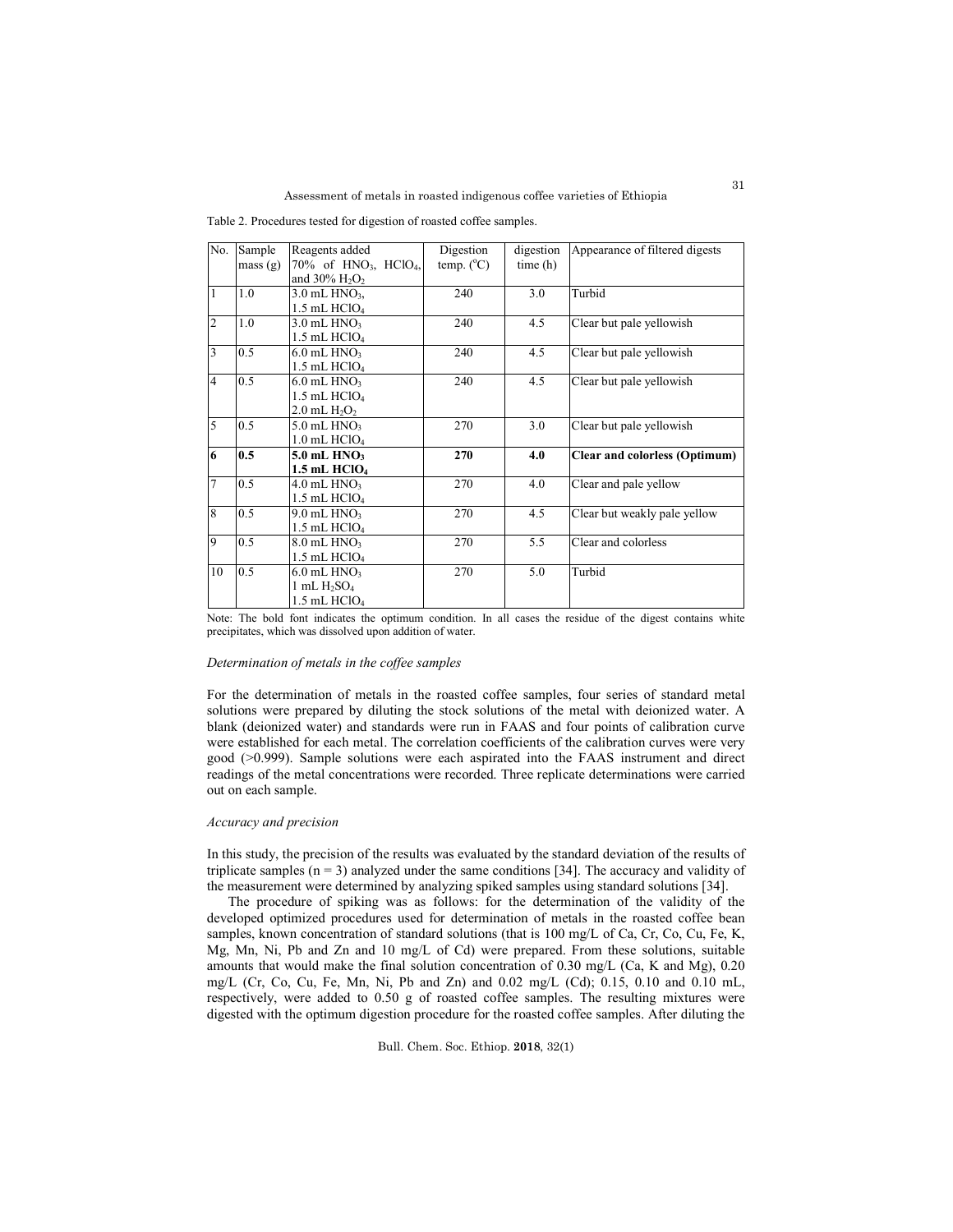spiked samples to the required volume (i.e., 50 mL) with deionized water, the metals content was analyzed by FAAS. Triplicate samples were prepared and triplicate readings were obtained.

## *Determination of method detection and quantitation limits*

A general accepted definition of method detection limit (MDL) is the concentration that gives a signal three times the standard deviation of the blank or background signal [9, 34, 35]. In this study the MDL of each element was calculated as three times the standard deviation of the blank  $(3\sigma_{\text{blank}}\ n = 5)$ . Method quantitation limit (MQL) is the lowest limit for precise quantitative measurements [36]. The MQL is the same as the concentration that gives a signal 10 times the standard deviation of the blank [34]. The MQL of each element was calculated as ten times the standard deviation of the blank (10 $\sigma_{\text{blank}}$ , n = 5).

### *Data analysis*

Microsoft office Excel 2007 was utilized for the construction of calibration curves and data analysis. Statistical software SPSS 20 was used for one way analysis of variance (ANOVA) to compare the mean values of the metals among various coffee samples at  $p = 0.05$ . The degree of positive or negative correlation between the metals was assessed using Pearson correlation coefficient.

## **RESULTS AND DISCUSSION**

#### *Optimization of digestion procedure*

A total of ten procedures were tested for digestion of roasted coffee samples by varying reagent volume, reagent composition, digestion temperature and digestion time. The optimized procedure was selected based on: clarity of digests, minimal reflux time/digestion time, minimal reagent volume consumption, absence of undigested sample particles, simplicity and acceptable use of masses of coffee samples.

Based on these criteria, the optimal digestion procedure required 4 h for complete digestion of 0.50 g of coffee powders with 5 mL HNO<sub>3</sub> (70%) and 1.5 mL HClO<sub>4</sub> (70%) at 270 °C. This procedure was developed with some modifications of the literature procedure [33] used to measure the trace metal content in different brands of coffee products in Indian market by FAAS. However, the other tested procedures have some limitation to fulfill the stated criteria. All other procedures that required higher reagent volumes, took longer digestion time, accommodate smaller sample mass or produced turbid or colored digests were rejected.

### *Validation of optimized procedure*

The accuracy of the optimized procedure was evaluated by analyzing the digests of spiked samples of roasted coffee. The recoveries of metals in the spiked coffee samples were 90% to 110% which are within the acceptable range (100  $\pm$  10%). Thus the optimized procedure was found to have good accuracy.

#### *Determination of the metals*

The concentrations of major and trace metallic elements in the roasted coffee samples are given in Table 3.

32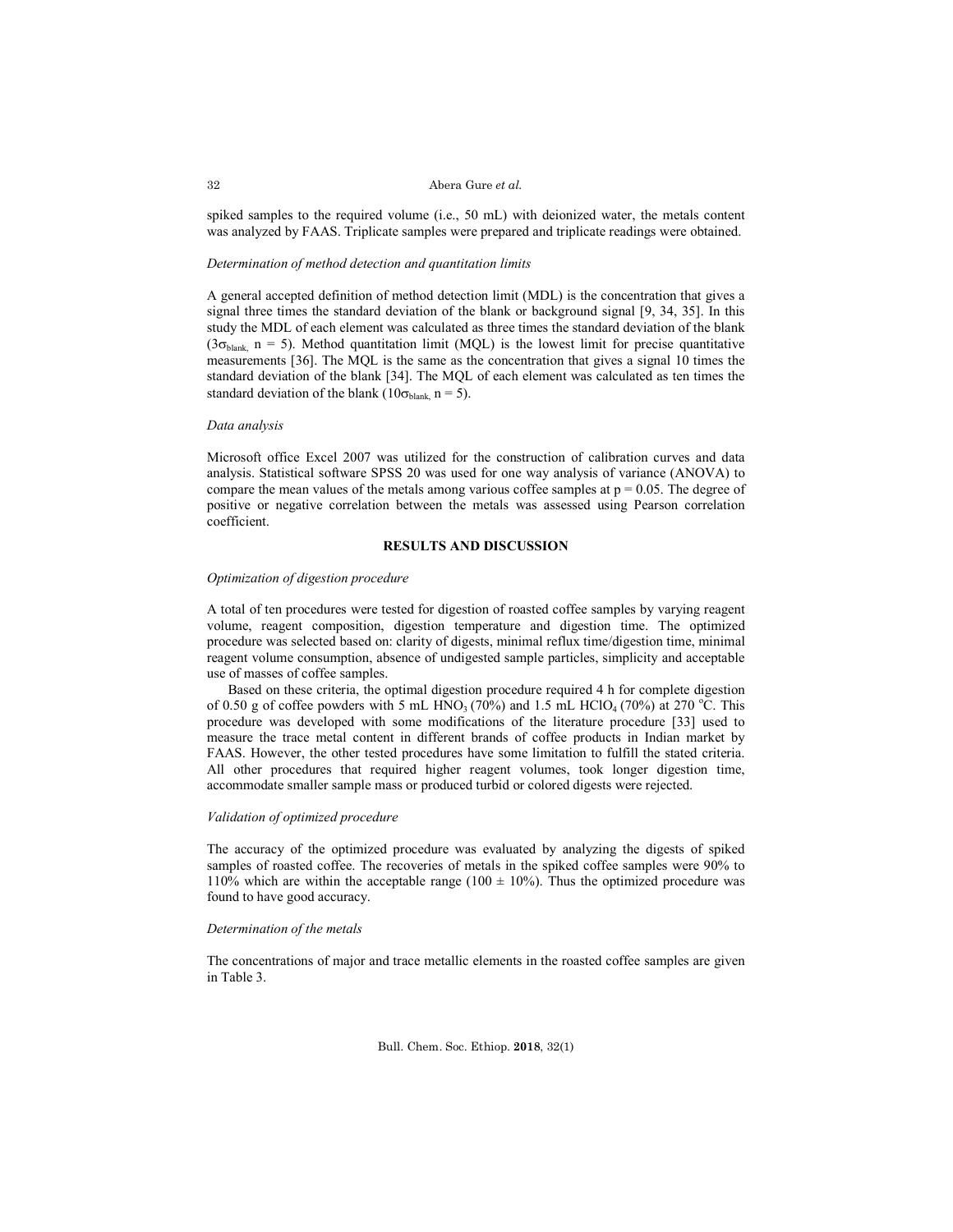Assessment of metals in roasted indigenous coffee varieties of Ethiopia

| Metal          | Wollega coffee                | Sidamo coffee                | Harar coffee                 | Bench Maji coffee        | Kafa coffee                  |
|----------------|-------------------------------|------------------------------|------------------------------|--------------------------|------------------------------|
| K              | $16100 \pm 1040^a$            | $16100 \pm 800^a$            | $14900 \pm 1100^a$           | $19400 \pm 970^{\circ}$  | $14300 \pm 100^a$            |
| Mg             | $1670 \pm 30^6$               | $1750 \pm 70^6$              | $1770 \pm 10^6$              | $1840 \pm 70^6$          | $1890 \pm 20^6$              |
| Ca             | $790 \pm 20^{\circ}$          | $930 \pm 60^{\circ}$         | $1380 \pm 20^e$              | $1050 \pm 50^{\text{t}}$ | $1530 \pm 60^8$              |
| C <sub>d</sub> | ${}_{0.01}$                   | ${}_{0.01}$                  | ${}_{0.01}$                  | ${}_{0.01}$              | ${}_{0.01}$                  |
| <b>Cr</b>      | $0.43 \pm 0.030^{\rm h}$      | $0.55 \pm 0.01^{\mathrm{i}}$ | $0.52 \pm 0.01^{\mathrm{i}}$ | $0.53 \pm 0.02^1$        | $0.56 \pm 0.01$ <sup>1</sup> |
| C <sub>o</sub> | $15.40 \pm 0.08$ <sup>1</sup> | $5.80 \pm 0.03^k$            | $7.50 \pm 0.02^1$            | $8.20 \pm 0.03$          | $19.30 \pm 0.50^{\rm m}$     |
| Cu             | $22.70 \pm 1.00^{\circ}$      | $27.60 \pm 3.00^{\circ}$     | $19.60 \pm 1.00^p$           | $19.50 \pm 1.00^p$       | $13.00 \pm 1.00^q$           |
| Fe             | $41.00 \pm 4.00^r$            | $37.30 \pm 1.50^r$           | $46.00 \pm 2.00^r$           | $39.90 \pm 2.00^r$       | $47.50 \pm 5.50^{\circ}$     |
| Mn             | $15.00 \pm 0.70^s$            | $20.00 \pm 1.00^t$           | $15.00 \pm 0.70^s$           | $17.00 \pm 0.70^s$       | $19.00 \pm 1.00^t$           |
| Ni             | $2.00 \pm 0.01^u$             | $2.00 \pm 0.01$ <sup>u</sup> | $3.50 \pm 0.02^{\circ}$      | $1.00 \pm 0.01^w$        | $1.00 \pm 0.01^w$            |
| Pb             | ${}_{0.05}$                   | ${}_{0.05}$                  | ${}_{0.05}$                  | $0.06 \pm 0.01$          | $0.07 \pm 0.01$              |
| Zn             | $19.70 \pm 0.08^x$            | $30.40 \pm 0.50^y$           | $21.30 \pm 0.10^x$           | $14.10 \pm 0.04^x$       | $6.00 \pm 0.05^z$            |

Table 3. Mean concentration  $(X \pm SD, n = 3, mg/kg$  dry weight) of major metals in the roasted coffee samples.

The same letter indicated that the values were not significantly different at  $p = 0.05$ , according to Duncan's multiple range test.

The concentrations of these elements in different coffee types were varied in the roasted coffee samples. The ranges of macro elements (Ca, K and Mg) were found to be:  $1530 \pm 60$  - $790 \pm 20$ ,  $14300 \pm 1000$  -  $19400 \pm 970$ ,  $16700 \pm 30$  -  $1890 \pm 20$  in mg/kg, respectively (Table 3). On the other hand, the ranges of the concentration of trace metals, (Cr, Co, Cu, Fe, Mn, Ni and Zn) (Table 3) found to be:  $0.43 \pm 0.03 - 0.56 \pm 0.01$ ,  $5.80 \pm 0.03 - 19.3 \pm 0.50$ ,  $13.0 \pm 1.00 27.60 \pm 1.00$ ,  $37.3 \pm 1.50 - 47.5 \pm 5.50$ ,  $15.0 \pm 0.70 - 20.0 \pm 1.00$ ,  $1.00 \pm 0.01 - 3.50 \pm 0.02$  and  $6.00 \pm 0.05$  - 30.40  $\pm$  0.50 in mg/kg, respectively. Cd concentration was below the MDL for the all coffee varieties studied. Similarly, Pb was also found to be below the MDL, with exception of Bench Maji and Kafa coffee in which its concentration was 0.06 and 0.07 mg/kg, respectively.

## *Distribution pattern of metals in different coffee samples*

The distribution and accumulation of metals in coffee beans are a distorted reflection of the mineral composition of the soil and environment in which the coffee plant grows [31]. The soil plant system is highly specific for different elements, plant species and environmental conditions [22, 24, 26]. Under most conditions, metallic elements in coffee beans must have existed in the rooting zone of the plant, at least in a slightly soluble form. Therefore, the actual metal content of coffee beans vary considerably according to coffee species, geographic origin, coffee type, the use of fertilizers with different chemical compositions and other characterizing features [13, 19]. Suseela *et al.* [33] and Martin *et al.* [17, 18] have reported that the metal contents of coffee beans are one of the important parameter to differentiate between coffee varieties, *arabica* and *robusta*. They have also reported the geographical dependence of the elemental content of coffee beans, which are produced from the same coffee species.

One way analysis of variances (ANOVA) at 95% confidence level was used to compare the mean values of metals in the five varieties of coffee samples. As shown in Table 3, the one way ANOVA study revealed that there were no significant differences between the five coffee bean samples in terms of their content of K, Mg and Fe. However, the studied coffee samples exhibited significant differences in the concentrations of Ca, Co, Cu, Fe, Mn, Cr, Ni and Zn with the variation of coffee beans geographic origin.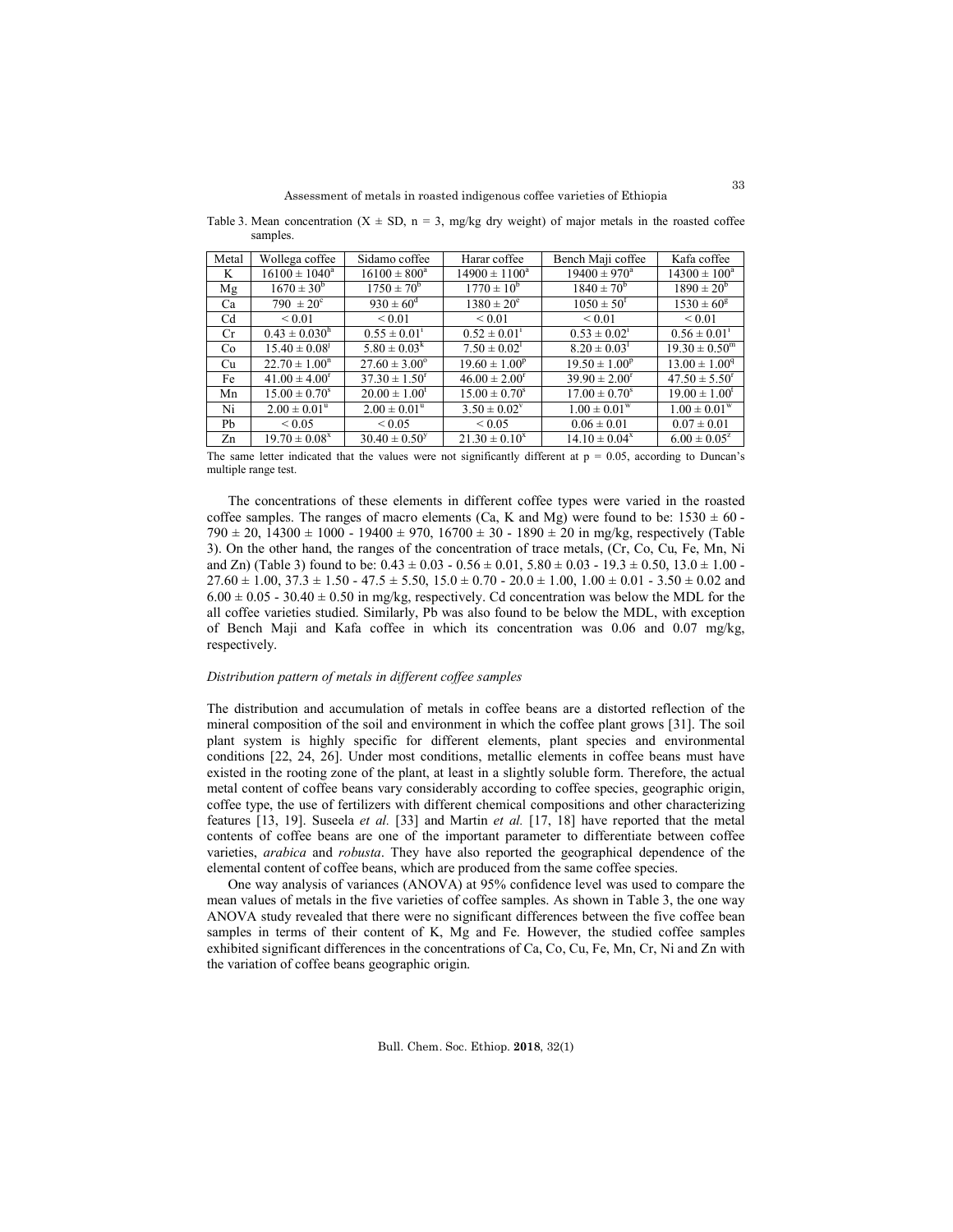```
Abera Gure et al.
```
### *Pearson correlation*

To assess the correlation between the metals' concentrations in the roasted coffee samples, the Pearson correlation coefficient (r) was used [34]. As can be seen in Table 4, the values of Pearson correlation coefficient indicated that there are weak, moderate, and strong positive and/or negative correlations between the metals. The weak negative and weak positive correlation indicates that the availability or absence of one metal has less effect on the other. But, the observed high positive correlation for Mg with Co; Ca with Co and Fe; Cr with Mn; as well as Co with Fe might be due to their common anthropogenic or natural sources. The high negative correlation observed for Mg and Cu, Ni and Zn; Ca with Cu; Co with Cu and Zn; and Cu with Fe may indicate different sources of the metals.

|    | K       | Mg      | Ca      | Cr      | Co      | Cu      | Fe      | Mn      | Ni   | Zn   |
|----|---------|---------|---------|---------|---------|---------|---------|---------|------|------|
| K  | 1.00    |         |         |         |         |         |         |         |      |      |
| Mg | 0.01    | 1.00    |         |         |         |         |         |         |      |      |
| Ca | $-0.69$ | 0.57    | 1.00    |         |         |         |         |         |      |      |
| Cr | $-0.36$ | 0.42    | 0.12    | 1.00    |         |         |         |         |      |      |
| Co | $-0.47$ | 0.87    | 0.78    | 0.63    | 1.00    |         |         |         |      |      |
| Cu | 0.28    | $-0.88$ | $-0.87$ | $-0.16$ | $-0.86$ | 1.00    |         |         |      |      |
| Fe | $-0.66$ | 0.52    | 0.99    | 0.02    | 0.71    | $-0.86$ | 1.00    |         |      |      |
| Mn | $-0.09$ | 0.12    | $-0.31$ | 0.91    | 0.25    | 0.25    | $-0.41$ | 1.00    |      |      |
| Ni | $-0.40$ | $-0.74$ | 0.10    | $-0.62$ | $-0.51$ | 0.32    | 0.17    | $-0.59$ | 1.00 |      |
| Zn | 0.07    | $-0.97$ | $-0.70$ | $-0.25$ | $-0.86$ | 0.96    | $-0.68$ | 0.10    | 0.57 | 1.00 |

Table 4. Pearson correlation matrices for metals in roasted coffee samples  $(n = 5)$ .

*Comparison of observed metals concentration with the reported values*

Many researchers have reported the concentration of metals in the roasted coffee varieties, which are grown in the different part of the world. For instance, the mineral content of roasted coffee beans that are grown in the different parts of the world; such as Brazil [10, 18], different countries including Colombia, Costa Rica, Ivory Cost, Mexico, and Uganda [19], Nigeria [35], and India [33] have been reported. The comparative study of the observed results from this study and reported values are presented in Table 5.

Table 5. Comparison of metals concentration, (mg/kg, dry mass) in Ethiopian roasted coffee beans with the reported values.

| Metal | Ethiopian coffee | Brazilian coffee Indian coffee Brazilian |                |               | Different countries Nigerian |               |
|-------|------------------|------------------------------------------|----------------|---------------|------------------------------|---------------|
|       | (present study)  | $\sqrt{101}$                             | [33]           | coffee $[18]$ | coffee [19]                  | $cofree$ [35] |
| Ca    | 790-1540         | 1110-1890                                | 490-791        | 890-1010      | 934-1234                     | <b>NR</b>     |
| Cd    | ND               | NR.                                      | $0.001 - 0.03$ | <b>NR</b>     | NR.                          | $0.02 - 0.31$ |
| Cr    | $0.43 - 0.56$    | <b>ND</b>                                | $0.7 - 0.8$    | <b>NR</b>     | NR.                          | 0.89-6.98     |
| Co    | $6-19$           | NR                                       | NR.            | <b>NR</b>     | NR                           | $0.1 - 14$    |
| Cu    | $13 - 28$        | $0.5 - 23$                               | $0.4 - 16$     | $13 - 18$     | $13 - 8$                     | $2 - 9$       |
| Fe    | 37-48            | 14-450                                   | 16-92          | 50-60         | $12 - 31$                    | $6 - 174$     |
| K     | 14310-19400      | 32500-39800                              | 14000-29000    | 14070-14660   | 17500-19600                  | <b>NR</b>     |
| Mg    | 1870-1890        | 2120-4150                                | 2000-3100      | 1730-1940     | 2058-2347                    | <b>NR</b>     |
| Mn    | $15-20$          | 4-39                                     | $7 - 13$       | 27-30         | 19-39                        | <b>NR</b>     |
| Ni    | $1.0 - 3.5$      | NR                                       | $0.6 - 2.0$    | <b>NR</b>     | NR                           | $0.04 - 2.58$ |
| Pb    | ND               | NR.                                      | $0.02 - 0.2$   | NR            | NR.                          | 0.09-0.91     |
| Zn    | $6 - 30$         | $3 - 15$                                 | $2 - 9$        | $5-29$        | $6 - 8$                      | $4 - 14$      |

 $ND = not detected (below detection limit); NR = not reported.$ 

Bull. Chem. Soc. Ethiop. **2018**, 32(1)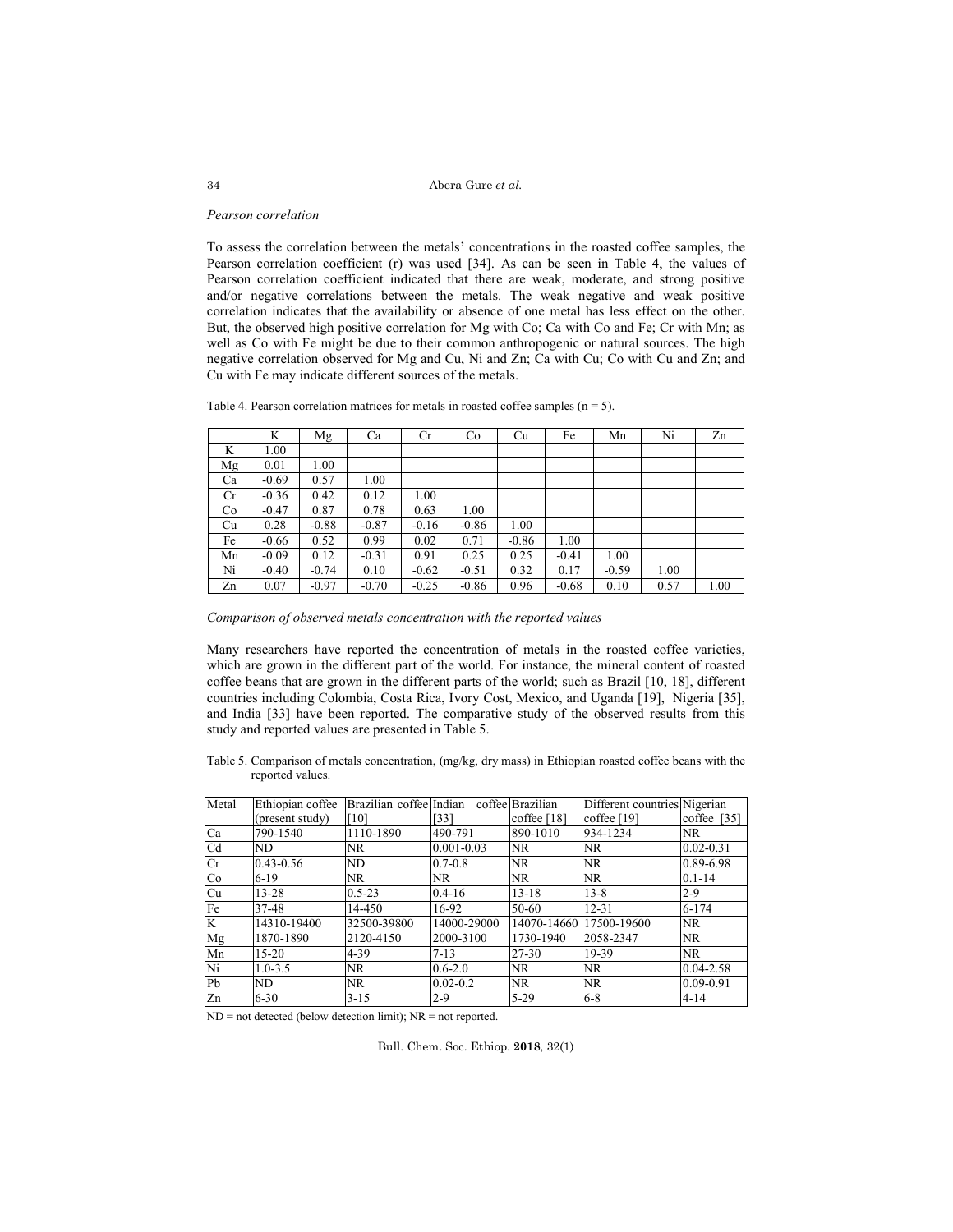The results presented in Table 5 shows that the metals content observed in the roasted coffee beans in this study are more or less comparable with the reported literature values. However, relatively lower concentration of K is observed in this study in comparison to the reported values. This may probably confirm that Ethiopian coffee is cultivated without the use of fertilizers. In addition, concentration of Cr is lower than the reported results in the roasted samples. The concentrations of Co, Cu, and Ni are slightly higher than the reported values. In general, the consistencies of observed results with the reported values give an additional confirmation for the validity of this study.

## *Daily intake of metals from roasted coffee*

Daily intake of metals from the roasted coffee was calculated based on the assumption that an adult person consumes an average of 5 g dry roasted coffee (two cups of coffee) per day and is given in Table 6.

The amounts of all the metals that a person can assimilate from two cups of coffee are well below the daily recommended values. This indicates that consumption of 5 g of the roasted coffee, which is equivalent to two cups of coffee is safe for an adult person. It also indicates that drinking two cups of coffee daily can be a good source of the essential metals but not sufficient enough to meet the daily requirement. Therefore, a consumer must get supplementary intake of essential metals from other sources. Since the levels of Cd and Pb in the roasted coffee samples are almost negligible, it is possible that consumers may be free from the risks of Cd and Pb as a result of drinking two cups of coffee prepared from the roasted coffee per day.

| Metal          | (mg/kg)<br>from | (mg) from 5 g roasted    | Daily<br>recommended    | Tolerable upper limit             |  |
|----------------|-----------------|--------------------------|-------------------------|-----------------------------------|--|
|                | roasted coffee  | coffee                   | intake                  |                                   |  |
| Ca             | 790-1530        | 3.95-7.65                | 1000-1200 mg            | $2500$ mg/day                     |  |
| Mg             | 1670-1890       | 8.35-9.45                | 320-420 mg              | $750$ mg/day                      |  |
| K              | 14300-19400     | 71.5-97.0                | 4700 mg                 | $ND^*$                            |  |
| Cr.            | $0.43 - 0.56$   | 0.00215-0.0028           | $25 - 35 \mu g$         | $120 \mu g/day$                   |  |
| Cu             | 13.0-27.6       | $0.065 - 0.138$          | $0.9 - 2$ mg            | $10$ mg/day                       |  |
| Fe             | 37.3-47.5       | 0.1865-0.2375            | $10-15$ mg              | 45 mg/day                         |  |
| Mn             | 15.0-20.0       | $0.075 - 0.100$          | $1.8 - 2.3$ mg          | $11 \text{ mg/day}$               |  |
| Ni             | $1.00 - 2.00$   | $0.005 - 0.010$          | $70 - 170$ $\mu$ g/kg   | $1$ mg/day                        |  |
| Zn             | $6.00 - 30.40$  | 0.030-0.152              | $10-15$ mg              | $40 \frac{\text{mg}}{\text{day}}$ |  |
| C <sub>d</sub> | ${}_{0.01}$     | < 0.0005                 | ND                      | 7 μg/kg bw/week                   |  |
| Pb             | $< 0.05 - 0.07$ | $\leq 0.00025 - 0.00035$ | $0.02$ -3 $\mu$ g/kg bw | $25 \mu g/kg$ bw/day              |  |
| Co             | 5.80-19.30      | 0.029-0.0965             | $5-40$ g/day            | $0.25$ mg/day                     |  |

Table 6. Comparison of daily intake of metals from the roasted coffee with recommended daily intake and tolerable upper limit of daily intake of metals [37, 38].

\* Indicates the estimated daily intake, bw = body weight, ND = not determined.

## **CONCLUSION**

An efficient procedure for digestion of roasted coffee was developed and validated through recovery studies, which reduced blank levels through use of minimum acid volumes, and resulted in low detection and quantitation limits, and created analytical conditions with greater precision and accuracy. Although, the data set is relatively small to draw authoritative conclusions about the metals content of roasted Ethiopian coffee beans, the investigation has indicated the presence of macro essential (Ca, K, and Mg) and micro essential (Cr, Co, Cu, Fe, Mn and Zn) elements. Except for K, Mg and Fe, the metals exhibited variations with the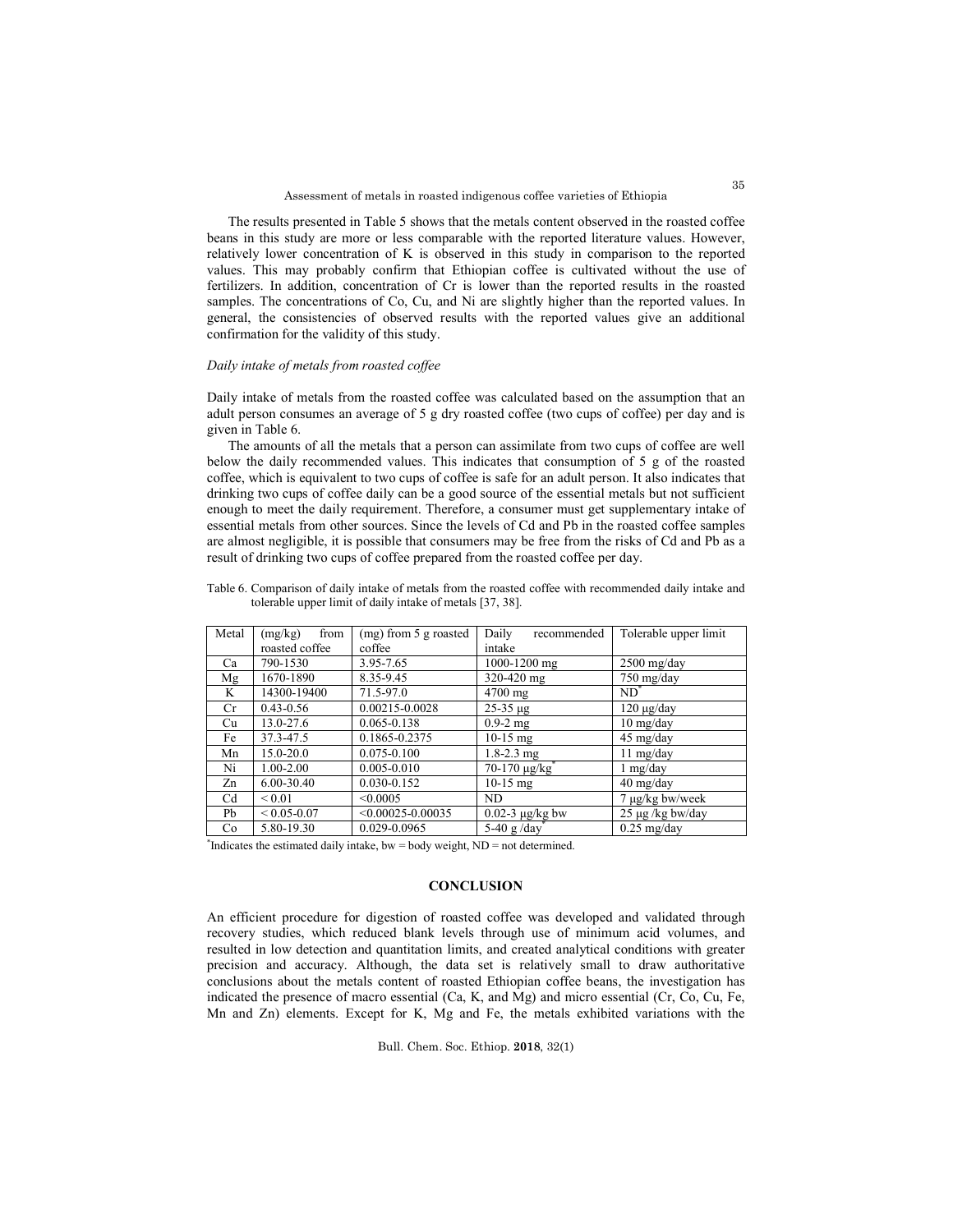geographic origin of coffee samples. The observed positive correlations of Mg with Co; Ca with Co and Fe; Cr with Mn; as well as Co with Fe, could be due to common anthropogenic or natural sources. On the other hand, negative correlation observed for Mg and Cu, Ni and Zn; Ca with Cu; Co with Cu and Zn; and Cu with Fe might be indicative of a different source of these metals. Negligible amounts of Cd and Pb are present in Ethiopian coffee relative to coffee varieties from some other countries. The study revealed that drinking two cups of coffee per day is safe for an adult person and free from the risks of Cd and Pb toxicity.

## **ACKNOWLEDGEMENTS**

The authors are grateful to the Department of Chemistry, College of Natural Sciences, Addis Ababa University, Addis Ababa, Ethiopia for providing laboratory facilities and financial support. The first author is also thankful to Oromia Education Bureau, Ministry of Education, Ethiopia, for sponsoring his study.

#### **REFERENCES**

- 1. Amamo, A.A. Coffee production and marketing in Ethiopia. *Eur. J. Business Manage.* **2014**, 6, 109–121.
- 2. Gebeyehu, B.T.; Bikila, S.L. Determination of caffeine content and antioxidant activity of coffee. *Am. J. Appl. Chem.* **2015**, 3, 69–76.
- 3. Belete, Y.; Belachew, B.; Fininsa, C. Evaluation of bean qualities of indigenous Arabica coffee genotypes across different environments. *J. Plant Breed. Crop Sci.* **2014**, 6, 135–143.
- 4. Barbin, D.F.; Felicio, A.L.S.M.; Sun, D.; Nixdorf, S.L.; Hirooka, E.Y. Application of infrared spectral techniques on quality and compositional attributes of coffee: An overview. *Food Res. Int.* **2014**, 61, 23–32.
- 5. Jeszka-Skowron, M.; Zgola-Grzeskowiak, A.; Grzeskowiak, T. Analytical methods applied for the characterization and the determination of bioactive compounds in coffee. *Eur. Food Res. Technol.* **2015**, 240, 19–31.
- 6. Demissie, E.G.; Woyessa, G.W.; Abebe, A. UV-VIS spectrometer determination of caffeine in green coffee beans from Hararghe, Ethiopia, using Beer-Lambert's law and integrated absorption coefficient techniques. *Sci. Study Res. Chem. Chem. Eng. Biotechnol. Food Ind.* **2016**, 17, 109–123.
- 7. Kufa, T.; Ayano, A.; Yilma, A.; Kumela, T.; Tefera, W. The contribution of coffee research for coffee seed development in Ethiopia. *E3 J. Agric. Res. Dev.* **2011**, 1, 9–16.
- 8. Tessema, A.; Alamerew, S.; Kufa, T.; Garedew, W. Variability and association of quality and biochemical attributes in some promising *Coffea arabica* germplasm collections in southwestern Ethiopia. *Int. J. Plant Breed. Gen.* **2011**, 5, 302–316.
- 9. Shalander, K.; Francis, B.; Pazo, E.A.; Taye, K.; Africa, Z.; Julius, O. *Research and Development Options for Enhancing Income and Sustainability of Farming Systems in Kafa-Sheka Zone of Ethiopia*, International Centre for Development Oriented Research in Agriculture, Wageningen, The Netherlands; **2000**.
- 10. Dos Santos E.J.; De Oliveira, E. Determination of mineral nutrients and toxic elements in Brazilian soluble coffee by ICP-AES. *J. Food Compos. Anal.* **2001**, 14, 523–531.
- 11. Gutu, S.Z. *Policy Options for Ethiopia's Coffee Exports*, Montclair State University, New Jersey, USA; **1998**.
- 12. ICS Research, *Chemical Composition of Coffee*, Institute for Coffee Studies, Vanderbilt University Medical Center, Nashville Tennessee, USA; **2001**.
- 13. Illy, E. The complexity of coffee. *Sci. Am.* **2002**, 286, 86–91.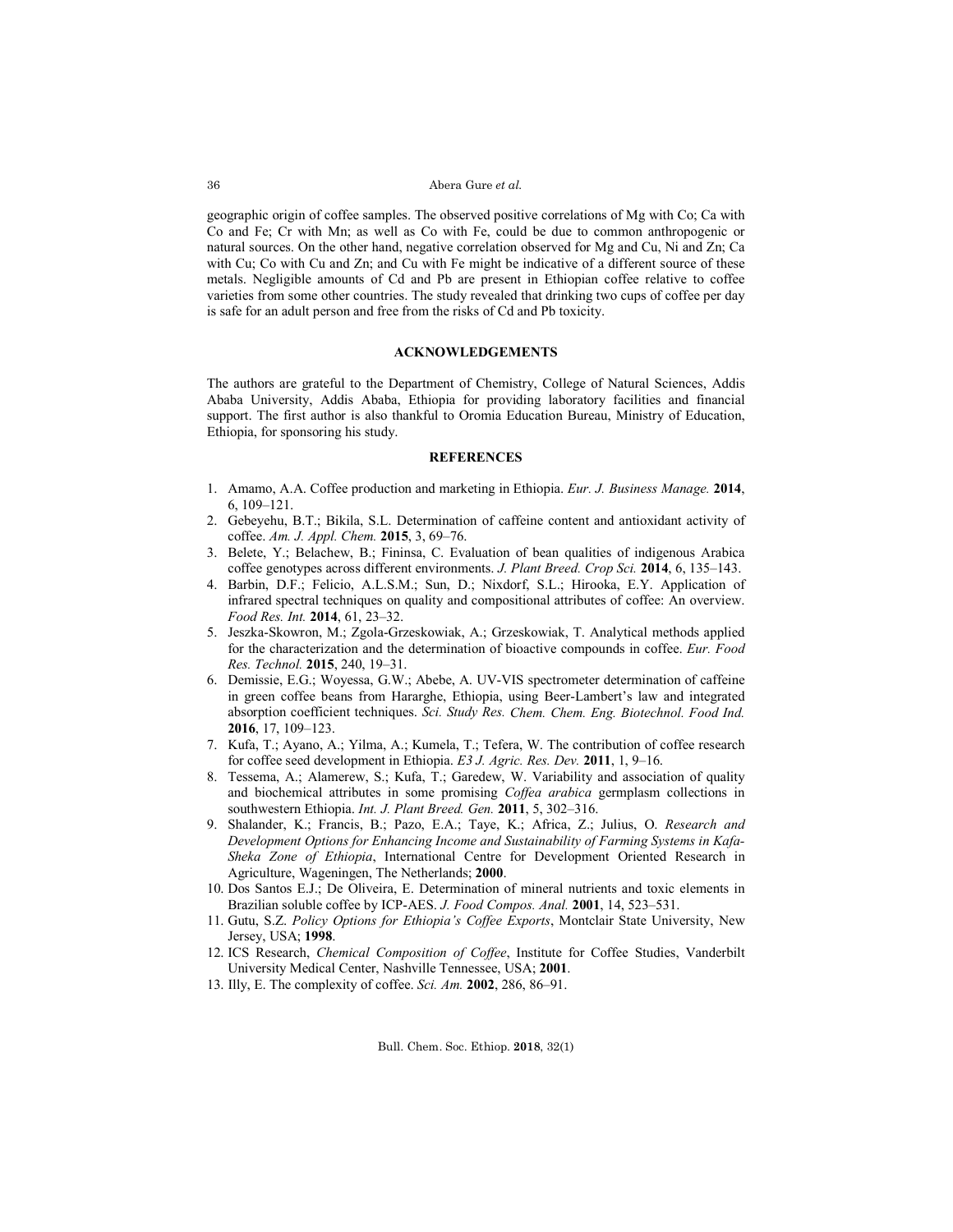- 14. Tagliaferro, F.S.; De Nadai Fernandes, E.A.; Bode, P.; Bacchi, M.A.; De França, E.J. *Candidate Coffee Reference Material for Element Content: Production and Certification Scheme Adopted at Cena/USP*, Metrologia, Brazil; **2003**.
- 15. Cuong, T.V.; Ling, L.H.; Quan, G.K.; Jin, S.; Jie, S.S.; Linh, T.L.; Tiep, T.D. Effect of roasting conditions on concentration in elements of Vietnam robusta coffee. *Acta Universitatis Cibiniensis Series E: Food Technology* **2014**, 18, 19–34.
- 16. Gebretsadik, A.T.; Berhanu, T.; Kefarge, B. Levels of selected essential and nonessential metals in roasted coffee beans of Yirgacheffe and Sidama, Ethiopia. *Am. J. Environ. Protect.* **2015**, 4, 188–192.
- 17. Martin, M.J.; Pablos, F.; Gonzalez, A.G. Characterization of green coffee varieties according to their metal content. *Anal. Chim. Acta* **1998**, 358, 177–183,
- 18. Martin, M.J.; Pablos, F.; Gonzalez, A.G. Characterization of arabica and robusta roasted coffee varieties and mixture resolution according to their metal content. *Food Chem.* **1999**, 66, 365–370.
- 19. Anderson, K.A.; Smith, B.W. Chemical profiling to differentiate geographic growing origins of coffee. *J. Agric. Food Chem.* **2002**, 50, 2068–2075.
- 20. Nabrzyski, M. *Mineral Components in Foods* in *Chemical and Functional Properties of Food Components Sereies*, Szefer P.; Nriagu J.O. (Eds.), CRC Press: Boca Raton; **2006**.
- 21. Banerji, S.K. *Environmental Chemistry*, 2nd ed., Prentice Hall of India: New Delhi; **2005**.
- 22. Rajaganapathy, V.; Xavier, F.; Sreekumar, D.; Mandal, P.K. Heavy metal contamination in soil, water and fodder and their presence in livestock and products. *J. Environ. Sci. Technol.* **2011**, 4, 234–249.
- 23. Debebe, A.; Chandravanshi, B.S.; Wondimu, T. Metallic nutrients in enset (*Ensete ventricosum*) corm cultivated in Wolliso and Wolkite Towns in Ethiopia. *SINET: Ethiop. J. Sci.* **2012**, 35, 71–80.
- 24. Wagesho, Y.; Chandravanshi, B.S. Levels of essential and non-essential metals in ginger (*Zingiber officinale*) cultivated in Ethiopia. *Springer Plus*, **2015**, 4, Article No. 127. DOI: 10.1186/s40064-015-0899-5.
- 25. Ayele, E.; Urga, K.; Chandravanshi, B.S. Effect of cooking temperature on mineral content and antinutritional factors of yam and taro grown in southern Ethiopia. *Int. J. Food Eng.* **2015**, 11, 371–382.
- 26. Weldegebriel, Y.; Chandravanshi, B.S.; Wondimu, T. Concentration levels of metals in vegetables grown in soils irrigated with river water in Addis Ababa, Ethiopia. *Ecotoxicol. Environ. Saf.* **2012**, 77, 57–63.
- 27. Dos Santos, J.S.; Dos Santos, M.L.P.; Conti, M.M.; Dos Santos, S.N.; De Oliveira, E. Evaluation of some metals in Brazilian coffees cultivated during the process of conversion from conventional to organic agriculture. *Food Chem.* **2009**, 115, 1405–1410.
- 28. Pohl, P.; Stelmach, E.; Welna, M.; Szymczycha-Madeja, A. Determination of the elemental composition of coffee using instrumental methods. *Food Anal. Methods* 2013, 6, 598–613.
- 29. Nędzarek, A.; Tórz, A.; Karakiewicz, B.; Clark, J.S.; Laszczyńska, M.; Kaleta, A.; Adler, G. Concentrations of heavy metals (Mn, Co, Ni, Cr, Ag, Pb) in coffee. *Acta Biochim. Polonica*, **2013**, 60, 623–627.
- 30. Ashu, R.; Chandravanshi, B.S. Concentration levels of metals in commercially available Ethiopian roasted coffee powders and their infusions. *Bull. Chem. Soc. Ethiop.* **2011**, 25, 11– 24.
- 31. Mehari, B.; Redi-Abshiro, M.; Chandravanshi, B.S.; Combrinck, S.; McCrindle, R. Characterization of the cultivation region of Ethiopian coffee by elemental analysis. *Anal. Lett.* **2016**, 49, 2474–2489.
- 32. Exporters Coffee Cleaners and Graders, *Coffee Specialties for Roasters from Ethiopia*, MOPLACO Trading Co. Ltd. Ethiopia: Addis Ababa, Ethiopia; **1999**.